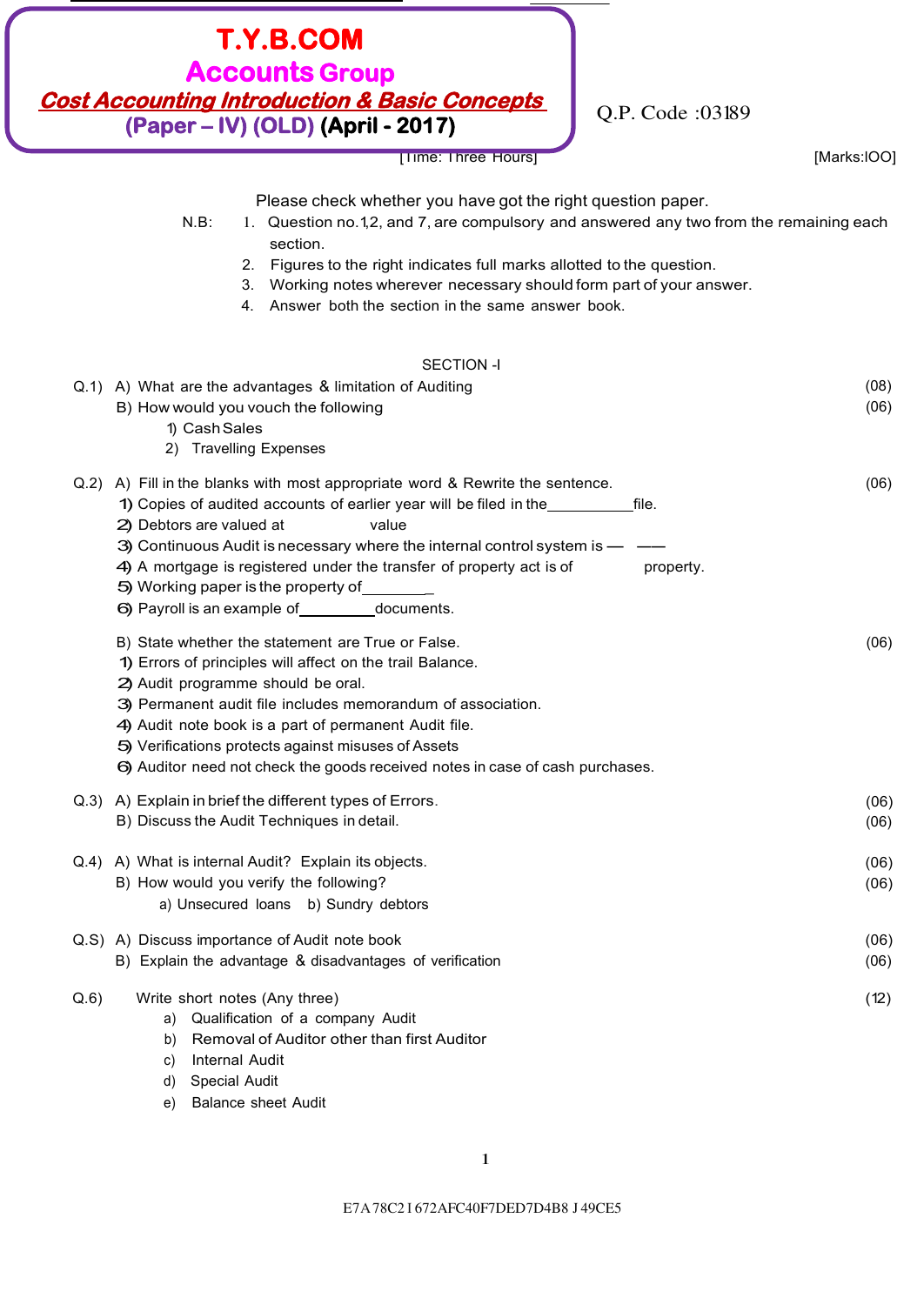#### **SECTION –II (Costing)**

| <b>Particulars</b>                 | <b>Process A</b><br>Rs | <b>Process B</b><br>Rs | <b>Process C</b><br><b>Rs</b> |
|------------------------------------|------------------------|------------------------|-------------------------------|
| <b>Sundry Material</b>             | 20,000                 | 4,000                  | 2,000                         |
| Direct Labour                      | 6,000                  | 3,000                  | 1,500                         |
| <b>Direct Expenses</b>             | 1,920                  | 5,600                  | 4,200                         |
| Output (Units)                     | 38,000                 | 37,000                 | 3,400                         |
| <b>Opening Stock (Units)</b>       | 6,000                  | 3,000                  | 4,000                         |
| <b>Closing Stock (Units)</b>       | 4,000                  | 5,000                  | 9,500                         |
| Opening Stock Valuation (per unit) | Rs.1.40                | Rs.1.80                | Rs.2.50                       |
| % of Normal Wastage                | 4%                     | 5%                     | 10%                           |
| Scrap sale value per unit          | Rs.0.20                | Rs.0.30                | Rs.0.40                       |

|                                                |                                                                                                                                                                                                                                                                                                                                                                       |                               | Q.P. Code: 03189              |                                   |
|------------------------------------------------|-----------------------------------------------------------------------------------------------------------------------------------------------------------------------------------------------------------------------------------------------------------------------------------------------------------------------------------------------------------------------|-------------------------------|-------------------------------|-----------------------------------|
|                                                |                                                                                                                                                                                                                                                                                                                                                                       | <b>SECTION -II (Costing)</b>  |                               |                                   |
|                                                | A product passes through three process and 40,000 units were introduced in process A $@$ cost of<br>Rs.30, 000. The following further information is available.                                                                                                                                                                                                       |                               |                               |                                   |
|                                                | <b>Particulars</b>                                                                                                                                                                                                                                                                                                                                                    |                               |                               |                                   |
|                                                |                                                                                                                                                                                                                                                                                                                                                                       | <b>Process A</b><br><b>Rs</b> | <b>Process B</b><br><b>Rs</b> | Process C<br><b>Rs</b>            |
| <b>Sundry Material</b>                         |                                                                                                                                                                                                                                                                                                                                                                       | 20,000                        | 4,000                         | 2,000                             |
| Direct Labour                                  |                                                                                                                                                                                                                                                                                                                                                                       | 6,000                         | 3,000                         | 1,500                             |
| <b>Direct Expenses</b>                         |                                                                                                                                                                                                                                                                                                                                                                       | 1,920                         | 5,600                         | 4,200                             |
| Output (Units)<br><b>Opening Stock (Units)</b> |                                                                                                                                                                                                                                                                                                                                                                       | 38,000<br>6,000               | 37,000<br>3,000               | 3,400<br>4,000                    |
| Closing Stock (Units)                          |                                                                                                                                                                                                                                                                                                                                                                       | 4,000                         | 5,000                         | 9,500                             |
|                                                | Opening Stock Valuation (per unit)                                                                                                                                                                                                                                                                                                                                    | Rs.1.40                       | Rs.1.80                       | Rs.2.50                           |
| % of Normal Wastage                            |                                                                                                                                                                                                                                                                                                                                                                       | 4%                            | 5%                            | 10%                               |
|                                                | Scrap sale value per unit                                                                                                                                                                                                                                                                                                                                             | Rs.0.20                       | Rs.0.30                       | Rs.0.40                           |
|                                                | The closing stock in each process is valued at respective process cost. You are required to prepare<br>process accounts and process stock account.<br>Mr. Bebram contractor has undertaken two contract one at Mumbai and another at Thane. The details (15)<br>of the contract are given below for the year ended 31 <sup>st</sup> March 2015.<br><b>Particulars</b> |                               | Mumbai                        | <b>Thane</b>                      |
| Date of commencement                           |                                                                                                                                                                                                                                                                                                                                                                       |                               | $1st$ July 2014               | $1st$ Oct 2014                    |
|                                                |                                                                                                                                                                                                                                                                                                                                                                       |                               | Rs.                           | <b>Rs</b>                         |
| Contract price<br>Direct Labour                |                                                                                                                                                                                                                                                                                                                                                                       |                               | 10,00,000<br>2,55,000         |                                   |
| Material issue from stores                     |                                                                                                                                                                                                                                                                                                                                                                       |                               | 2,20,000                      | 15,00,000<br>1,82,000<br>2,00,000 |
| Material Return at stores                      |                                                                                                                                                                                                                                                                                                                                                                       |                               | 10,000                        |                                   |
| Plant installed at site                        |                                                                                                                                                                                                                                                                                                                                                                       |                               | 2,00,000                      | 15,000<br>3,50,000                |
| <b>Direct Expenses</b><br>Office overheads     |                                                                                                                                                                                                                                                                                                                                                                       |                               | 40,000<br>15,000              | 30,000<br>10,000                  |
|                                                | Material Sold (cost Rs.8000)                                                                                                                                                                                                                                                                                                                                          |                               | 10,000                        |                                   |
| <b>Material at Site</b>                        |                                                                                                                                                                                                                                                                                                                                                                       |                               | 18,000                        | 16,000                            |
|                                                | Cash received from Contractor                                                                                                                                                                                                                                                                                                                                         |                               | 4,80,000                      | 2,40,000                          |
| Work uncertified                               | (Representing 80% of work certified)                                                                                                                                                                                                                                                                                                                                  |                               | 13,000                        | 9,000                             |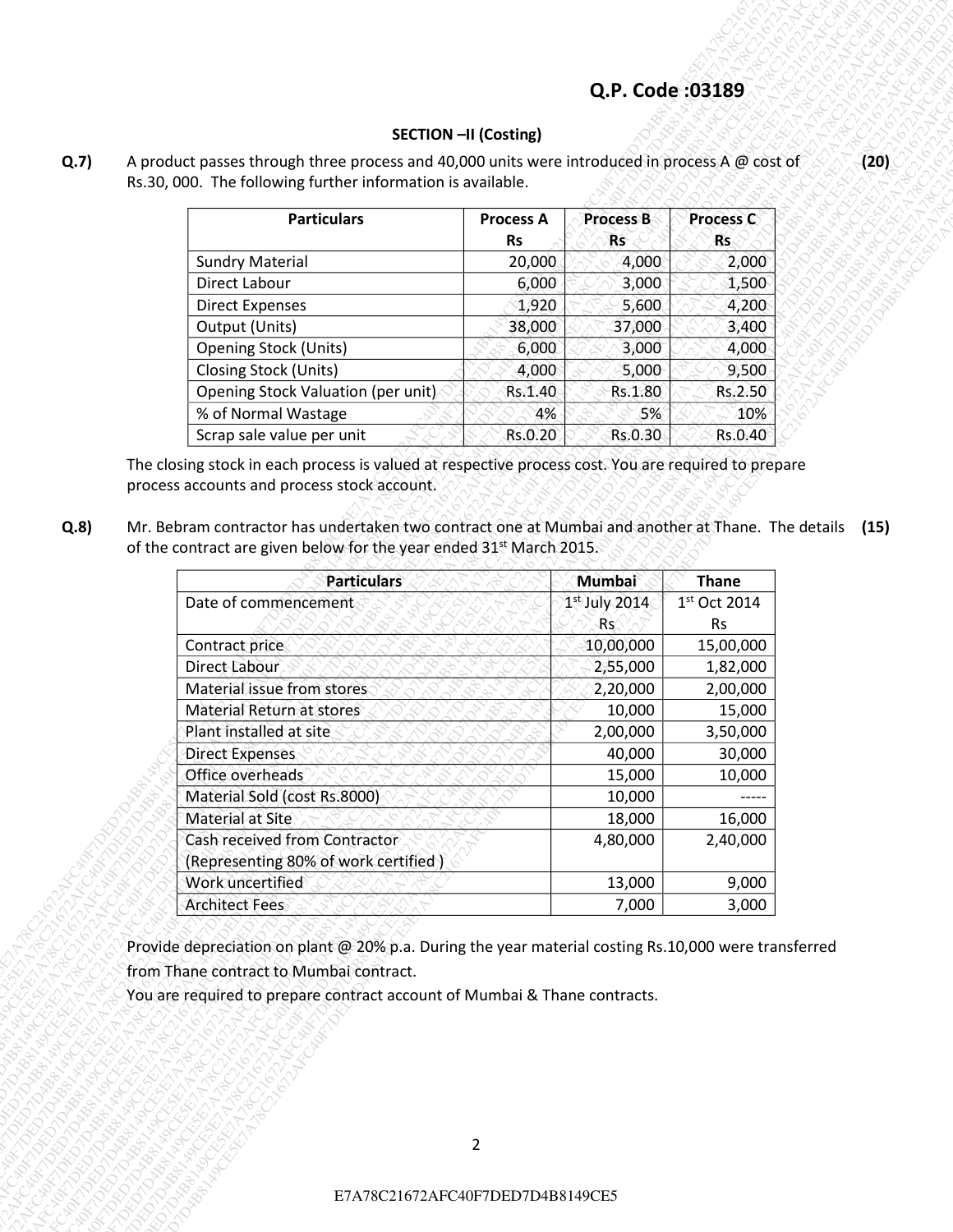| Particular<br>Rs.<br>Opening Stock of Finished goods (1000 units)<br>3,80,000<br><b>Directors Fees</b><br>4,86,850<br>4,87,650<br>Indirect wages<br>Repairs to office furniture<br>2,00,850<br>Salesman salary<br>3,23,750<br>Works manager salary<br>5,97,850<br>Showroom expenses<br>5,34,375<br>Depreciation on computer<br>6,06,450<br>Depreciation on plant & machinery<br>2,38,550<br><b>Indirect Materials</b><br>3,65,950<br>7,66,025<br>Advertisement<br><b>Office Salary</b><br>3,95,850<br>5,00,500<br><b>Direct Wages</b><br><b>Direct Materials</b><br>9,41,200<br><b>Direct Expenses</b><br>2,47,000<br>Closing Stock of Finished goods (1500 units)<br>₹<br>Other information-<br>1. Closing Stock of finished good is to be valued at cost of production.<br>Profit desired is 25% on cost.<br>2.<br>3. Number of units sold during the year were 12,500.<br>Prepare cost sheet showing the various elements of cost both in total and per unit and also find out the<br>total profit & per unit profit for the year ended 31.3.2016.<br>Q.10) A) XYZ Enterprises furnishes the following information.<br><b>Sales RS.</b><br>Profit Rs.<br>Year<br>2015-2016<br>3,00,000<br>30,000<br>2016-2017<br>4,00,000<br>50,000<br>From the above, calculate the following:-<br>Profit volume Ratio<br>b<br><b>Break Even sales</b><br>K.<br>III. Fixed Cost<br>IV. Sales to earn profit Rs.1,00,000<br>V. Margin of safety of 2016-2017<br>3<br>E7A78C21672AFC40F7DED7D4B8149CE5 | Q.9 | Following details are furnished by Tejas Itd of expenses incurred during the year ended $31^{st}$ March 2016. (15) |  |
|------------------------------------------------------------------------------------------------------------------------------------------------------------------------------------------------------------------------------------------------------------------------------------------------------------------------------------------------------------------------------------------------------------------------------------------------------------------------------------------------------------------------------------------------------------------------------------------------------------------------------------------------------------------------------------------------------------------------------------------------------------------------------------------------------------------------------------------------------------------------------------------------------------------------------------------------------------------------------------------------------------------------------------------------------------------------------------------------------------------------------------------------------------------------------------------------------------------------------------------------------------------------------------------------------------------------------------------------------------------------------------------------------------------------------------------------------------------------------------------|-----|--------------------------------------------------------------------------------------------------------------------|--|
|                                                                                                                                                                                                                                                                                                                                                                                                                                                                                                                                                                                                                                                                                                                                                                                                                                                                                                                                                                                                                                                                                                                                                                                                                                                                                                                                                                                                                                                                                          |     |                                                                                                                    |  |
|                                                                                                                                                                                                                                                                                                                                                                                                                                                                                                                                                                                                                                                                                                                                                                                                                                                                                                                                                                                                                                                                                                                                                                                                                                                                                                                                                                                                                                                                                          |     |                                                                                                                    |  |
|                                                                                                                                                                                                                                                                                                                                                                                                                                                                                                                                                                                                                                                                                                                                                                                                                                                                                                                                                                                                                                                                                                                                                                                                                                                                                                                                                                                                                                                                                          |     |                                                                                                                    |  |
|                                                                                                                                                                                                                                                                                                                                                                                                                                                                                                                                                                                                                                                                                                                                                                                                                                                                                                                                                                                                                                                                                                                                                                                                                                                                                                                                                                                                                                                                                          |     |                                                                                                                    |  |
|                                                                                                                                                                                                                                                                                                                                                                                                                                                                                                                                                                                                                                                                                                                                                                                                                                                                                                                                                                                                                                                                                                                                                                                                                                                                                                                                                                                                                                                                                          |     |                                                                                                                    |  |
|                                                                                                                                                                                                                                                                                                                                                                                                                                                                                                                                                                                                                                                                                                                                                                                                                                                                                                                                                                                                                                                                                                                                                                                                                                                                                                                                                                                                                                                                                          |     |                                                                                                                    |  |
|                                                                                                                                                                                                                                                                                                                                                                                                                                                                                                                                                                                                                                                                                                                                                                                                                                                                                                                                                                                                                                                                                                                                                                                                                                                                                                                                                                                                                                                                                          |     |                                                                                                                    |  |
|                                                                                                                                                                                                                                                                                                                                                                                                                                                                                                                                                                                                                                                                                                                                                                                                                                                                                                                                                                                                                                                                                                                                                                                                                                                                                                                                                                                                                                                                                          |     |                                                                                                                    |  |
|                                                                                                                                                                                                                                                                                                                                                                                                                                                                                                                                                                                                                                                                                                                                                                                                                                                                                                                                                                                                                                                                                                                                                                                                                                                                                                                                                                                                                                                                                          |     |                                                                                                                    |  |
|                                                                                                                                                                                                                                                                                                                                                                                                                                                                                                                                                                                                                                                                                                                                                                                                                                                                                                                                                                                                                                                                                                                                                                                                                                                                                                                                                                                                                                                                                          |     |                                                                                                                    |  |
|                                                                                                                                                                                                                                                                                                                                                                                                                                                                                                                                                                                                                                                                                                                                                                                                                                                                                                                                                                                                                                                                                                                                                                                                                                                                                                                                                                                                                                                                                          |     |                                                                                                                    |  |
|                                                                                                                                                                                                                                                                                                                                                                                                                                                                                                                                                                                                                                                                                                                                                                                                                                                                                                                                                                                                                                                                                                                                                                                                                                                                                                                                                                                                                                                                                          |     |                                                                                                                    |  |
|                                                                                                                                                                                                                                                                                                                                                                                                                                                                                                                                                                                                                                                                                                                                                                                                                                                                                                                                                                                                                                                                                                                                                                                                                                                                                                                                                                                                                                                                                          |     |                                                                                                                    |  |
|                                                                                                                                                                                                                                                                                                                                                                                                                                                                                                                                                                                                                                                                                                                                                                                                                                                                                                                                                                                                                                                                                                                                                                                                                                                                                                                                                                                                                                                                                          |     |                                                                                                                    |  |
|                                                                                                                                                                                                                                                                                                                                                                                                                                                                                                                                                                                                                                                                                                                                                                                                                                                                                                                                                                                                                                                                                                                                                                                                                                                                                                                                                                                                                                                                                          |     |                                                                                                                    |  |
|                                                                                                                                                                                                                                                                                                                                                                                                                                                                                                                                                                                                                                                                                                                                                                                                                                                                                                                                                                                                                                                                                                                                                                                                                                                                                                                                                                                                                                                                                          |     |                                                                                                                    |  |
|                                                                                                                                                                                                                                                                                                                                                                                                                                                                                                                                                                                                                                                                                                                                                                                                                                                                                                                                                                                                                                                                                                                                                                                                                                                                                                                                                                                                                                                                                          |     |                                                                                                                    |  |
|                                                                                                                                                                                                                                                                                                                                                                                                                                                                                                                                                                                                                                                                                                                                                                                                                                                                                                                                                                                                                                                                                                                                                                                                                                                                                                                                                                                                                                                                                          |     |                                                                                                                    |  |
|                                                                                                                                                                                                                                                                                                                                                                                                                                                                                                                                                                                                                                                                                                                                                                                                                                                                                                                                                                                                                                                                                                                                                                                                                                                                                                                                                                                                                                                                                          |     |                                                                                                                    |  |
|                                                                                                                                                                                                                                                                                                                                                                                                                                                                                                                                                                                                                                                                                                                                                                                                                                                                                                                                                                                                                                                                                                                                                                                                                                                                                                                                                                                                                                                                                          |     |                                                                                                                    |  |
|                                                                                                                                                                                                                                                                                                                                                                                                                                                                                                                                                                                                                                                                                                                                                                                                                                                                                                                                                                                                                                                                                                                                                                                                                                                                                                                                                                                                                                                                                          |     |                                                                                                                    |  |
|                                                                                                                                                                                                                                                                                                                                                                                                                                                                                                                                                                                                                                                                                                                                                                                                                                                                                                                                                                                                                                                                                                                                                                                                                                                                                                                                                                                                                                                                                          |     |                                                                                                                    |  |
|                                                                                                                                                                                                                                                                                                                                                                                                                                                                                                                                                                                                                                                                                                                                                                                                                                                                                                                                                                                                                                                                                                                                                                                                                                                                                                                                                                                                                                                                                          |     |                                                                                                                    |  |
|                                                                                                                                                                                                                                                                                                                                                                                                                                                                                                                                                                                                                                                                                                                                                                                                                                                                                                                                                                                                                                                                                                                                                                                                                                                                                                                                                                                                                                                                                          |     |                                                                                                                    |  |
|                                                                                                                                                                                                                                                                                                                                                                                                                                                                                                                                                                                                                                                                                                                                                                                                                                                                                                                                                                                                                                                                                                                                                                                                                                                                                                                                                                                                                                                                                          |     |                                                                                                                    |  |
|                                                                                                                                                                                                                                                                                                                                                                                                                                                                                                                                                                                                                                                                                                                                                                                                                                                                                                                                                                                                                                                                                                                                                                                                                                                                                                                                                                                                                                                                                          |     |                                                                                                                    |  |
|                                                                                                                                                                                                                                                                                                                                                                                                                                                                                                                                                                                                                                                                                                                                                                                                                                                                                                                                                                                                                                                                                                                                                                                                                                                                                                                                                                                                                                                                                          |     |                                                                                                                    |  |
|                                                                                                                                                                                                                                                                                                                                                                                                                                                                                                                                                                                                                                                                                                                                                                                                                                                                                                                                                                                                                                                                                                                                                                                                                                                                                                                                                                                                                                                                                          |     |                                                                                                                    |  |
|                                                                                                                                                                                                                                                                                                                                                                                                                                                                                                                                                                                                                                                                                                                                                                                                                                                                                                                                                                                                                                                                                                                                                                                                                                                                                                                                                                                                                                                                                          |     |                                                                                                                    |  |
|                                                                                                                                                                                                                                                                                                                                                                                                                                                                                                                                                                                                                                                                                                                                                                                                                                                                                                                                                                                                                                                                                                                                                                                                                                                                                                                                                                                                                                                                                          |     |                                                                                                                    |  |
|                                                                                                                                                                                                                                                                                                                                                                                                                                                                                                                                                                                                                                                                                                                                                                                                                                                                                                                                                                                                                                                                                                                                                                                                                                                                                                                                                                                                                                                                                          |     |                                                                                                                    |  |
|                                                                                                                                                                                                                                                                                                                                                                                                                                                                                                                                                                                                                                                                                                                                                                                                                                                                                                                                                                                                                                                                                                                                                                                                                                                                                                                                                                                                                                                                                          |     |                                                                                                                    |  |
|                                                                                                                                                                                                                                                                                                                                                                                                                                                                                                                                                                                                                                                                                                                                                                                                                                                                                                                                                                                                                                                                                                                                                                                                                                                                                                                                                                                                                                                                                          |     |                                                                                                                    |  |
|                                                                                                                                                                                                                                                                                                                                                                                                                                                                                                                                                                                                                                                                                                                                                                                                                                                                                                                                                                                                                                                                                                                                                                                                                                                                                                                                                                                                                                                                                          |     |                                                                                                                    |  |

#### **Other information-**

- 1. Closing Stock of finished good is to be valued at cost of production.
- 2. Profit desired is 25% on cost.
- 3. Number of units sold during the year were 12,500.

#### **Q.10)** A) XYZ Enterprises furnishes the following information.

| Year      | Sales RS. | Profit Rs. |
|-----------|-----------|------------|
| 2015-2016 | 3,00,000  | 30,000     |
| 2016-2017 | 4,00,000  | 50,000     |

- I. Profit volume Ratio
- II. Break Even sales
- III. Fixed Cost
- IV. Sales to earn profit Rs.1,00,000
- V. Margin of safety of 2016-2017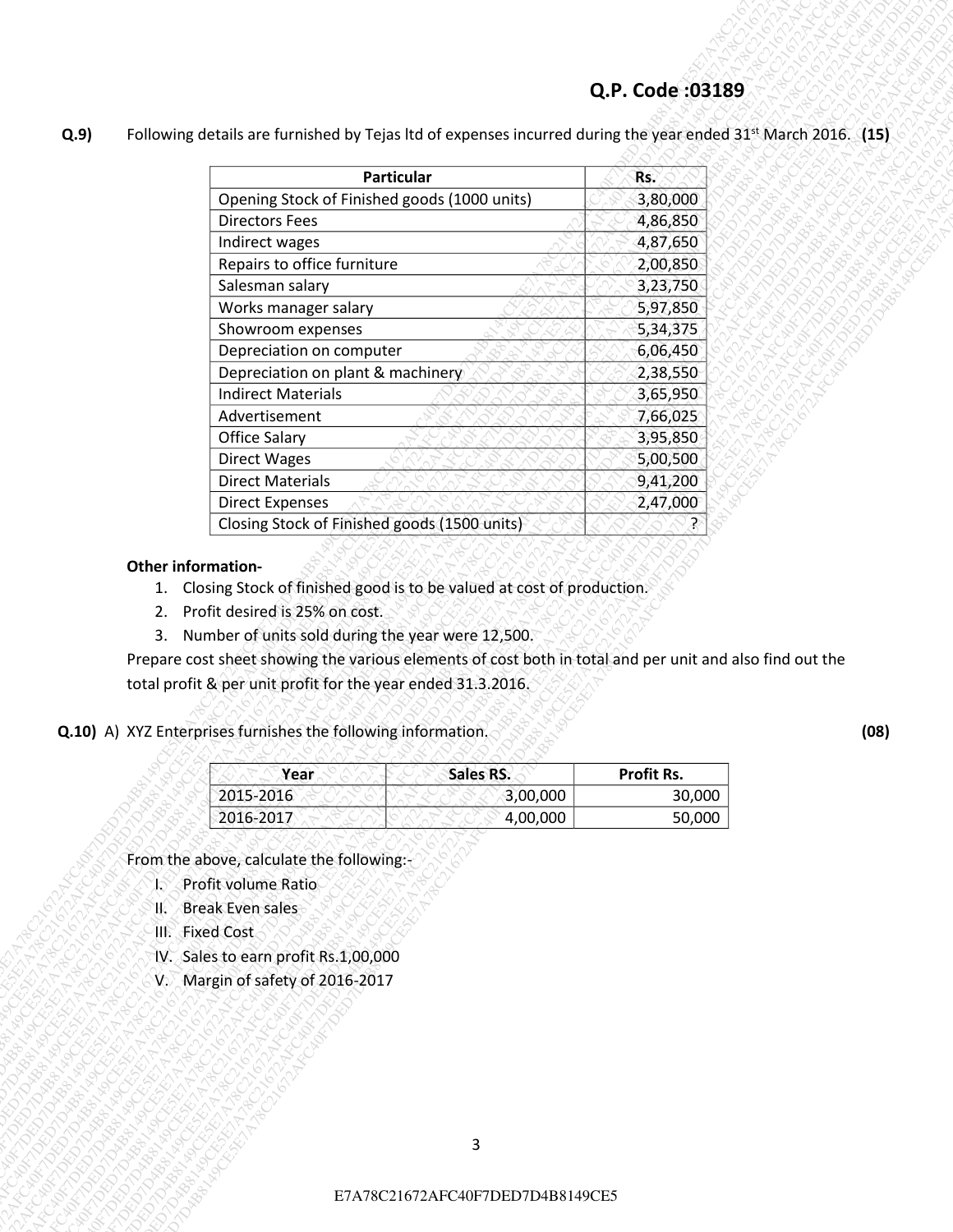- B) From the following information calculate
	- i. Material cost variance
	- ii. Material price variance
	- iii. Material usage variance Standard for 60 units of product x Material -240kgs Standard Rate per unit Rs.64. Actual production-72000 units. Actual Rate per kg. Rs.16.40.
- **Q.11)** A) From the following information calculate:- 1. Amount of Sales 2. Break Even Sales 3. Margin of Safety Fixed cost Rs.12, 80,000, Profit Rs.4, 80,000 Profit Volume Ratio 25%.
	- B) Calculate Material variances from the following Standard-for 20 units of product M Material-20kgs @ Rs.20per kgs Actual Production 18,000 units of product M Actual used material -18,800kgs. Actual Rate-Rs39per.kg.

| B) From the following information calculate<br>Material cost variance<br>i.<br>ii.<br>Material price variance<br>iii.<br>Material usage variance<br>Standard for 60 units of product x<br>Material -240kgs<br>Standard Rate per unit Rs.64.<br>Actual production-72000 units.<br>Actual Rate per kg. Rs.16.40.<br>Q.11) A) From the following information calculate:-<br>3. Margin of Safety<br>1. Amount of Sales<br>2. Break Even Sales<br>Fixed cost Rs.12, 80,000, Profit Rs.4, 80,000 Profit Volume Ratio 25%.<br>B) Calculate Material variances from the following<br>Standard-for 20 units of product M<br>Material-20kgs @ Rs.20per kgs<br>Actual Production 18,000 units of product M<br>Actual used material -18,800kgs.<br>Actual Rate-Rs39per.kg.<br>C) Following details are related to contract P for the year ended 31 <sup>st</sup> March 2016.<br>05<br><b>Particulars</b><br>Rs.<br>Material issued<br>4,00,000<br>Material at site<br>25,000<br>Plant issued<br>2,25,000<br>Depreciation on plant<br>45,000<br>Work certified<br>Works uncertified<br>15,000<br>70,000<br>Reserves<br>Cash received (80% of works certified)<br>7,20,000<br><b>Outstanding Expenses</b><br>8,000<br>Direct wages paid<br>1,15,000<br>You are required to show relevant items in the Balance sheet in respect of above contract on 31 <sup>st</sup> March<br>2016.<br>4<br>E7A78C21672AFC40F7DED7D4B8149CE5 |  |  |      |
|----------------------------------------------------------------------------------------------------------------------------------------------------------------------------------------------------------------------------------------------------------------------------------------------------------------------------------------------------------------------------------------------------------------------------------------------------------------------------------------------------------------------------------------------------------------------------------------------------------------------------------------------------------------------------------------------------------------------------------------------------------------------------------------------------------------------------------------------------------------------------------------------------------------------------------------------------------------------------------------------------------------------------------------------------------------------------------------------------------------------------------------------------------------------------------------------------------------------------------------------------------------------------------------------------------------------------------------------------------------------------------------------------------------|--|--|------|
|                                                                                                                                                                                                                                                                                                                                                                                                                                                                                                                                                                                                                                                                                                                                                                                                                                                                                                                                                                                                                                                                                                                                                                                                                                                                                                                                                                                                                |  |  | (07) |
|                                                                                                                                                                                                                                                                                                                                                                                                                                                                                                                                                                                                                                                                                                                                                                                                                                                                                                                                                                                                                                                                                                                                                                                                                                                                                                                                                                                                                |  |  |      |
|                                                                                                                                                                                                                                                                                                                                                                                                                                                                                                                                                                                                                                                                                                                                                                                                                                                                                                                                                                                                                                                                                                                                                                                                                                                                                                                                                                                                                |  |  |      |
|                                                                                                                                                                                                                                                                                                                                                                                                                                                                                                                                                                                                                                                                                                                                                                                                                                                                                                                                                                                                                                                                                                                                                                                                                                                                                                                                                                                                                |  |  |      |
|                                                                                                                                                                                                                                                                                                                                                                                                                                                                                                                                                                                                                                                                                                                                                                                                                                                                                                                                                                                                                                                                                                                                                                                                                                                                                                                                                                                                                |  |  |      |
|                                                                                                                                                                                                                                                                                                                                                                                                                                                                                                                                                                                                                                                                                                                                                                                                                                                                                                                                                                                                                                                                                                                                                                                                                                                                                                                                                                                                                |  |  |      |
|                                                                                                                                                                                                                                                                                                                                                                                                                                                                                                                                                                                                                                                                                                                                                                                                                                                                                                                                                                                                                                                                                                                                                                                                                                                                                                                                                                                                                |  |  |      |
|                                                                                                                                                                                                                                                                                                                                                                                                                                                                                                                                                                                                                                                                                                                                                                                                                                                                                                                                                                                                                                                                                                                                                                                                                                                                                                                                                                                                                |  |  |      |
|                                                                                                                                                                                                                                                                                                                                                                                                                                                                                                                                                                                                                                                                                                                                                                                                                                                                                                                                                                                                                                                                                                                                                                                                                                                                                                                                                                                                                |  |  |      |
|                                                                                                                                                                                                                                                                                                                                                                                                                                                                                                                                                                                                                                                                                                                                                                                                                                                                                                                                                                                                                                                                                                                                                                                                                                                                                                                                                                                                                |  |  | (05) |
|                                                                                                                                                                                                                                                                                                                                                                                                                                                                                                                                                                                                                                                                                                                                                                                                                                                                                                                                                                                                                                                                                                                                                                                                                                                                                                                                                                                                                |  |  |      |
|                                                                                                                                                                                                                                                                                                                                                                                                                                                                                                                                                                                                                                                                                                                                                                                                                                                                                                                                                                                                                                                                                                                                                                                                                                                                                                                                                                                                                |  |  |      |
|                                                                                                                                                                                                                                                                                                                                                                                                                                                                                                                                                                                                                                                                                                                                                                                                                                                                                                                                                                                                                                                                                                                                                                                                                                                                                                                                                                                                                |  |  |      |
|                                                                                                                                                                                                                                                                                                                                                                                                                                                                                                                                                                                                                                                                                                                                                                                                                                                                                                                                                                                                                                                                                                                                                                                                                                                                                                                                                                                                                |  |  | (05) |
|                                                                                                                                                                                                                                                                                                                                                                                                                                                                                                                                                                                                                                                                                                                                                                                                                                                                                                                                                                                                                                                                                                                                                                                                                                                                                                                                                                                                                |  |  |      |
|                                                                                                                                                                                                                                                                                                                                                                                                                                                                                                                                                                                                                                                                                                                                                                                                                                                                                                                                                                                                                                                                                                                                                                                                                                                                                                                                                                                                                |  |  |      |
|                                                                                                                                                                                                                                                                                                                                                                                                                                                                                                                                                                                                                                                                                                                                                                                                                                                                                                                                                                                                                                                                                                                                                                                                                                                                                                                                                                                                                |  |  |      |
|                                                                                                                                                                                                                                                                                                                                                                                                                                                                                                                                                                                                                                                                                                                                                                                                                                                                                                                                                                                                                                                                                                                                                                                                                                                                                                                                                                                                                |  |  |      |
|                                                                                                                                                                                                                                                                                                                                                                                                                                                                                                                                                                                                                                                                                                                                                                                                                                                                                                                                                                                                                                                                                                                                                                                                                                                                                                                                                                                                                |  |  |      |
|                                                                                                                                                                                                                                                                                                                                                                                                                                                                                                                                                                                                                                                                                                                                                                                                                                                                                                                                                                                                                                                                                                                                                                                                                                                                                                                                                                                                                |  |  |      |
|                                                                                                                                                                                                                                                                                                                                                                                                                                                                                                                                                                                                                                                                                                                                                                                                                                                                                                                                                                                                                                                                                                                                                                                                                                                                                                                                                                                                                |  |  |      |
|                                                                                                                                                                                                                                                                                                                                                                                                                                                                                                                                                                                                                                                                                                                                                                                                                                                                                                                                                                                                                                                                                                                                                                                                                                                                                                                                                                                                                |  |  |      |
|                                                                                                                                                                                                                                                                                                                                                                                                                                                                                                                                                                                                                                                                                                                                                                                                                                                                                                                                                                                                                                                                                                                                                                                                                                                                                                                                                                                                                |  |  |      |
|                                                                                                                                                                                                                                                                                                                                                                                                                                                                                                                                                                                                                                                                                                                                                                                                                                                                                                                                                                                                                                                                                                                                                                                                                                                                                                                                                                                                                |  |  |      |
|                                                                                                                                                                                                                                                                                                                                                                                                                                                                                                                                                                                                                                                                                                                                                                                                                                                                                                                                                                                                                                                                                                                                                                                                                                                                                                                                                                                                                |  |  |      |
|                                                                                                                                                                                                                                                                                                                                                                                                                                                                                                                                                                                                                                                                                                                                                                                                                                                                                                                                                                                                                                                                                                                                                                                                                                                                                                                                                                                                                |  |  |      |
|                                                                                                                                                                                                                                                                                                                                                                                                                                                                                                                                                                                                                                                                                                                                                                                                                                                                                                                                                                                                                                                                                                                                                                                                                                                                                                                                                                                                                |  |  |      |
|                                                                                                                                                                                                                                                                                                                                                                                                                                                                                                                                                                                                                                                                                                                                                                                                                                                                                                                                                                                                                                                                                                                                                                                                                                                                                                                                                                                                                |  |  |      |
|                                                                                                                                                                                                                                                                                                                                                                                                                                                                                                                                                                                                                                                                                                                                                                                                                                                                                                                                                                                                                                                                                                                                                                                                                                                                                                                                                                                                                |  |  |      |
|                                                                                                                                                                                                                                                                                                                                                                                                                                                                                                                                                                                                                                                                                                                                                                                                                                                                                                                                                                                                                                                                                                                                                                                                                                                                                                                                                                                                                |  |  |      |
|                                                                                                                                                                                                                                                                                                                                                                                                                                                                                                                                                                                                                                                                                                                                                                                                                                                                                                                                                                                                                                                                                                                                                                                                                                                                                                                                                                                                                |  |  |      |
|                                                                                                                                                                                                                                                                                                                                                                                                                                                                                                                                                                                                                                                                                                                                                                                                                                                                                                                                                                                                                                                                                                                                                                                                                                                                                                                                                                                                                |  |  |      |
|                                                                                                                                                                                                                                                                                                                                                                                                                                                                                                                                                                                                                                                                                                                                                                                                                                                                                                                                                                                                                                                                                                                                                                                                                                                                                                                                                                                                                |  |  |      |
|                                                                                                                                                                                                                                                                                                                                                                                                                                                                                                                                                                                                                                                                                                                                                                                                                                                                                                                                                                                                                                                                                                                                                                                                                                                                                                                                                                                                                |  |  |      |
|                                                                                                                                                                                                                                                                                                                                                                                                                                                                                                                                                                                                                                                                                                                                                                                                                                                                                                                                                                                                                                                                                                                                                                                                                                                                                                                                                                                                                |  |  |      |
|                                                                                                                                                                                                                                                                                                                                                                                                                                                                                                                                                                                                                                                                                                                                                                                                                                                                                                                                                                                                                                                                                                                                                                                                                                                                                                                                                                                                                |  |  |      |
|                                                                                                                                                                                                                                                                                                                                                                                                                                                                                                                                                                                                                                                                                                                                                                                                                                                                                                                                                                                                                                                                                                                                                                                                                                                                                                                                                                                                                |  |  |      |
|                                                                                                                                                                                                                                                                                                                                                                                                                                                                                                                                                                                                                                                                                                                                                                                                                                                                                                                                                                                                                                                                                                                                                                                                                                                                                                                                                                                                                |  |  |      |
|                                                                                                                                                                                                                                                                                                                                                                                                                                                                                                                                                                                                                                                                                                                                                                                                                                                                                                                                                                                                                                                                                                                                                                                                                                                                                                                                                                                                                |  |  |      |
|                                                                                                                                                                                                                                                                                                                                                                                                                                                                                                                                                                                                                                                                                                                                                                                                                                                                                                                                                                                                                                                                                                                                                                                                                                                                                                                                                                                                                |  |  |      |
|                                                                                                                                                                                                                                                                                                                                                                                                                                                                                                                                                                                                                                                                                                                                                                                                                                                                                                                                                                                                                                                                                                                                                                                                                                                                                                                                                                                                                |  |  |      |
|                                                                                                                                                                                                                                                                                                                                                                                                                                                                                                                                                                                                                                                                                                                                                                                                                                                                                                                                                                                                                                                                                                                                                                                                                                                                                                                                                                                                                |  |  |      |
|                                                                                                                                                                                                                                                                                                                                                                                                                                                                                                                                                                                                                                                                                                                                                                                                                                                                                                                                                                                                                                                                                                                                                                                                                                                                                                                                                                                                                |  |  |      |
|                                                                                                                                                                                                                                                                                                                                                                                                                                                                                                                                                                                                                                                                                                                                                                                                                                                                                                                                                                                                                                                                                                                                                                                                                                                                                                                                                                                                                |  |  |      |
|                                                                                                                                                                                                                                                                                                                                                                                                                                                                                                                                                                                                                                                                                                                                                                                                                                                                                                                                                                                                                                                                                                                                                                                                                                                                                                                                                                                                                |  |  |      |
|                                                                                                                                                                                                                                                                                                                                                                                                                                                                                                                                                                                                                                                                                                                                                                                                                                                                                                                                                                                                                                                                                                                                                                                                                                                                                                                                                                                                                |  |  |      |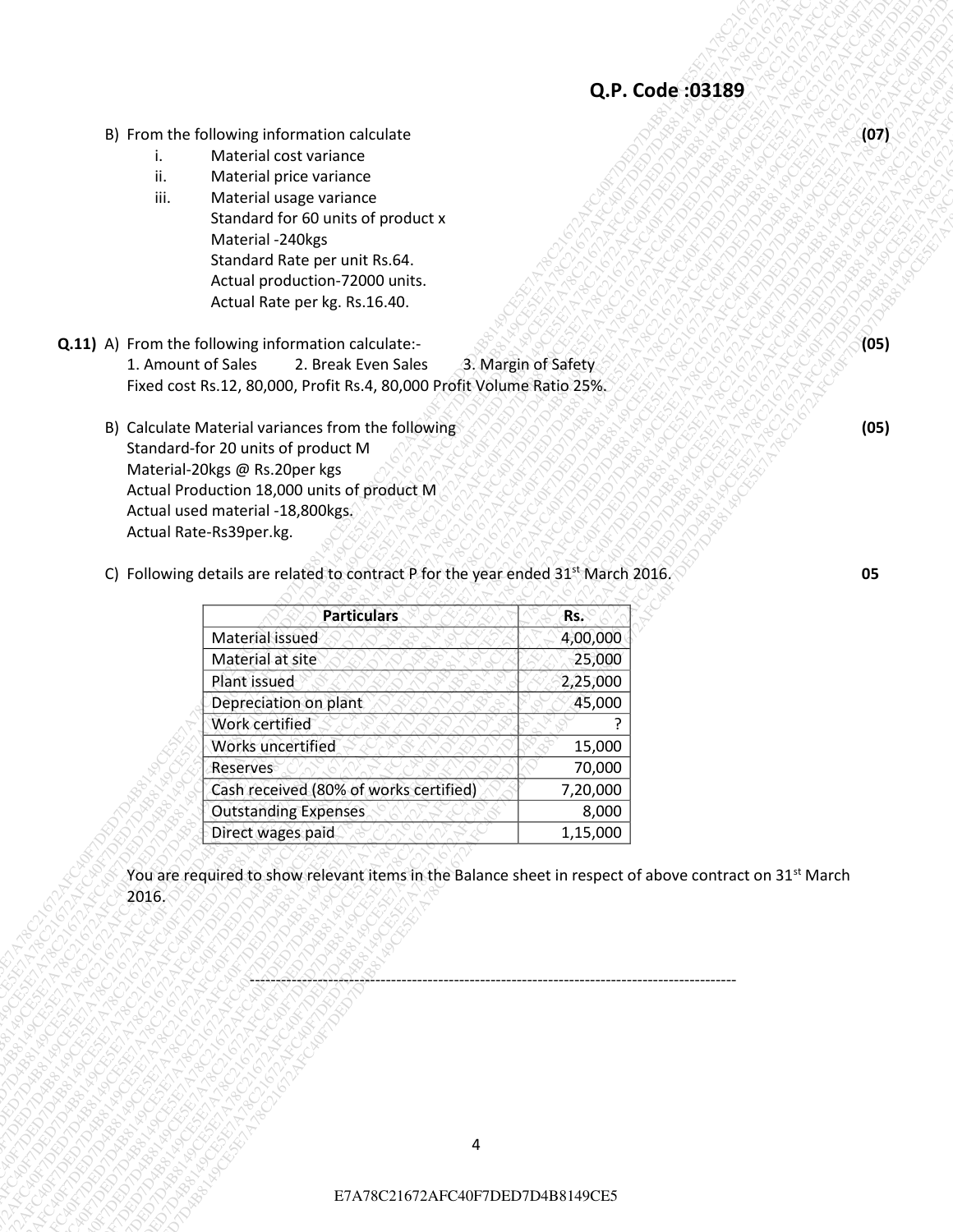#### **[वȯळ: तीन तास] [गण: ु १००]**

**(०६)**

**(०६)**

Please check whether you have got the right question paper.

- CR. Code 33189<br>
R.B. 1 correspondence contained the active contained the contained in contact of the contact of the stress of the stress of the stress of the stress of the stress of the stress of the stress of the stress (a)  $\frac{1}{2}R^2 + 4R^2 + 4R^2 + 4R^2 + 4R^2 + 4R^2 + 4R^2 + 4R^2 + 4R^2 + 4R^2 + 4R^2 + 4R^2 + 4R^2 + 4R^2 + 4R^2 + 4R^2 + 4R^2 + 4R^2 + 4R^2 + 4R^2 + 4R^2 + 4R^2 + 4R^2 + 4R^2 + 4R^2 + 4R^2 + 4R^2 + 4R^2 + 4R^2 + 4R^2 + 4R^2 + 4R^2 + 4R^2 + 4R^2 + 4R^2 +$ Q,P. Code 303189<br>
(Active check whether who have not experimental paper.<br>
N.B. 1. we samile it and the \$ afford and, and 5814 with SHOT weekly which we have not<br>  $\frac{1}{2}$  and  $\frac{1}{2}$  and  $\frac{1}{2}$  and  $\frac{1}{2}$  and  $\frac$ Q.P. Code 393599<br>
Moore check whether yield method in earth in the properties properties and the series and the series and the series and the series and the series and the series and the series and the series and the seri E7A7. Code:333.89<br>
Teste cock whether to the first arguments about the results and the results and the results are not about the results and the results are about the results and the results are about the results and the Q.P. Code :033.189<br>  $(2P, Code: 033.189$ <br>  $(3P, 144)$ <br>  $(4P, 147)$ <br>  $(4P, 148)$ <br>  $(4P, 149)$ <br>  $(4P, 149)$ <br>  $(4P, 149)$ <br>  $(4P, 149)$ <br>  $2. 540$ endin and the result of 1991.<br>  $2. 540$ endin and the result of 1991.<br>  $2. 480$ endin Q.P. Code :033.189<br>  $(2P, Code: 033.189$ <br>  $(3P, 144)$ <br>  $(4P, 147)$ <br>  $(4P, 148)$ <br>  $(4P, 149)$ <br>  $(4P, 149)$ <br>  $(4P, 149)$ <br>  $(4P, 149)$ <br>  $2. 540$ endin and the result of 1991.<br>  $2. 540$ endin and the result of 1991.<br>  $2. 480$ endin Q.P. Code :033.189<br>  $(2P, Code: 033.189$ <br>  $(3P, 144)$ <br>  $(4P, 147)$ <br>  $(4P, 148)$ <br>  $(4P, 149)$ <br>  $(4P, 149)$ <br>  $(4P, 149)$ <br>  $(4P, 149)$ <br>  $2. 540$ endin and the result of 1991.<br>  $2. 540$ endin and the result of 1991.<br>  $2. 480$ endin Q.P. Code :033.189<br>  $(2P, Code: 033.189$ <br>  $(3P, 144)$ <br>  $(4P, 147)$ <br>  $(4P, 148)$ <br>  $(4P, 149)$ <br>  $(4P, 149)$ <br>  $(4P, 149)$ <br>  $(4P, 149)$ <br>  $2. 540$ endin and the result of 1991.<br>  $2. 540$ endin and the result of 1991.<br>  $2. 480$ endin Q.P. Code :033.189<br>  $(2P, Code: 033.189$ <br>  $(3P, 144)$ <br>  $(4P, 147)$ <br>  $(4P, 148)$ <br>  $(4P, 149)$ <br>  $(4P, 149)$ <br>  $(4P, 149)$ <br>  $(4P, 149)$ <br>  $2. 540$ endin and the result of 1991.<br>  $2. 540$ endin and the result of 1991.<br>  $2. 480$ endin Q.P. Code :033.189<br>  $(2P, Code: 033.189$ <br>  $(3P, 144)$ <br>  $(4P, 147)$ <br>  $(4P, 148)$ <br>  $(4P, 149)$ <br>  $(4P, 149)$ <br>  $(4P, 149)$ <br>  $(4P, 149)$ <br>  $2. 540$ endin and the result of 1991.<br>  $2. 540$ endin and the result of 1991.<br>  $2. 480$ endin Q.P. Code :033.189<br>  $(2P, Code: 033.189$ <br>  $(3P, 144)$ <br>  $(4P, 147)$ <br>  $(4P, 148)$ <br>  $(4P, 149)$ <br>  $(4P, 149)$ <br>  $(4P, 149)$ <br>  $(4P, 149)$ <br>  $2. 540$ endin and the result of 1991.<br>  $2. 540$ endin and the result of 1991.<br>  $2. 480$ endin Q.P. Code :033.189<br>  $(2P, Code: 033.189$ <br>  $(3P, 144)$ <br>  $(4P, 147)$ <br>  $(4P, 148)$ <br>  $(4P, 149)$ <br>  $(4P, 149)$ <br>  $(4P, 149)$ <br>  $(4P, 149)$ <br>  $2. 540$ endin and the result of 1991.<br>  $2. 540$ endin and the result of 1991.<br>  $2. 480$ endin CR. Code 03359<br>
These exceed were received and map<br>  $\frac{1}{2}$  are mostly  $\tau_1$  are mostly  $\tau_2$  are mostly and the<br>  $\tau_2$  are mostly  $\tau_1$  are different and map<br>  $\tau_2$  are mostly  $\tau_3$  are different and a second and E7A278C21672AFC40F7DED7D4B8149CE5E7AFC40F7D4B8149CE5E7A78CE5E7A78CE5E7A78CE5E7AFC40F7D4B8149CE5E7A78CE5E7AFC40F7D4B8149CE5E7AFC40F6DED7D4B8149CE5E7AFC40F6DED7D4B8149CE5E7AFC40F6DED7D4B8149CE5E7AFC40F7D4B8149CE5E7AFC40F7D4 E7A78C21672AFC40F7DED7D4B8149CE5E7A78C21672AFC40F7DED7D4B8149CE5E7A78C21672AFC40F7DED7D4B8149CE5E7A78C21672AFC40F7DED7D4B8149CE5E7A78C21672AFC40F7DED7D4B8149CE5E7A78C21672AFC40F7DED7D4B8149CE5 Q.P. Code c93189<br>
(Rever check whether with the subset of the phrophospher contents of the result of the subset of the subset of the subset of the subset of the subset of the subset of the subset of the subset of the subs Q.P. Code 393189<br>
Pieste check week metalls and the summer and any summer and the summer and the summer and the summer and the summer and the summer and the summer and the summer and the summer and the summer and the summ E7A78C21672AFC40F7DED7D4B8149CE5E7A78C21672AFC40F7DED7D4B8149CE5E7A78C21672AFC40F7DED7D4B8149CE5E7A78C21672AFC40F7DED7D4B8149CE5E7A78C21672AFC40F7DED7D4B8149CE5E7A78C21672AFC40F7DED7D4B8149CE5 **CAP. Code (33.189**<br>
<sup>(A</sup>ction check where we applied to provide properties and the properties and the properties are the properties and the control of the control of the control of the control of the control of the contr N.B: 1. प्रश्न क्रमांक १,२ आणि ७ हे अनिवार्य आहेत. आणि उर्वरित प्रश्नांपैकी प्रत्येक विभागातील **दोन प्रश्नाांची उत्तिȯ ललहा.**
	- **2. उजवीकडील अांक पणय ग ू ण दर्यववतात. ु**
	- **3. उत्तिासाठीचȯ टाचण आवश्र्क असȯल तȯथȯ उत्तिाचा भाग मानला जाईल.**
	- **4. इांग्रजीतील प्रश्नपत्रिका मळ मानवी. ू**
	- **प्र. १ अ)** लȯखापरीक्षणाचȯ फायदȯ आणण मयाादा ललहा. **(०८)**
		- **ब)** खालील बाबींचे प्रमाणन कसे कराल?
			- १) रोख विक्री
			- २) प्रवास खर्च
	- **प्र. २ अ)** यȪग्य शबदाींसह ररकाम्या जागा भǾन िाक्य पन्हा ललहा. ु **(०६)**
		- १) अगोदरच्या वर्षातील लेख्याच्या तपासणीच्या प्रति <<<<<<<<<>> . मध्ये फाईल केल्या जातात.
		- २) ऋणकोचे मुल्यांकन \_\_\_ se मुल्यानुसार होते.
		- ३) सततची हिशेबतपासणी आवश्यक आहे कि, जेथे अंतर्गत नियंत्रण पद्धत 2000 2000 आहे.
		- ४) माल हस्तांतरण कायदयाअतंर्गत तारणाची नोंदणी केली जाते तिला 2000 मालमत्ता म्हणतात.
		- ५) कामकाज कागदपत्राची मालकी ही ∑े ॄे याच्याकडे असते.
		- ६) वेतनपट हे <u>इंटर्वेट दस्तऐवजाचे एक उदाहरण आहे.</u>
		- **ब)** खालील विधान चुक कि बरोवर ते लिहा. ्रे ४ के बरो के साथ स्वास्थ्य स्वास्थ्य (οε)
		- १) तात्विक चुका तेरीज पत्रकावर परिणाम करतात.
		- २) हिशेब तपासणीसाचा कार्यक्रम मौखिक असला पाहिजे.
		- ३) कायमस्वरूपी हिशेब, तपासणी फाईलमध्ये घटनापत्रकाचा समावेश होतो.
		- ४) हिशेब तपासणी नोंदवही कायमस्वरूपी हिशेब तपासणी फाईलचा भाग आहे.
		- ५) सत्यापनामळे मालमत्तेचे गैरवापरापासून संरक्षण होते.
		- ६) रोख खरेदीच्या बाबतीत हिशेब तपासणीसाला माल स्वीकृतपत्र तपासण्याची आवश्यकता नाही.

# **प्र. ३ अ)** चुकाींचȯ विविध प्रकार थȪडक्यात साींगा. **(०६)**

- **ब)** हहशȯब तपासण च्या तींत्राच थȪडक्यात चचाा करा. **(०६)**
- प्र. ४ अ) अंतर्गत हिशेब तपासणी म्हणजे काय? त्याची उदिष्ट्ये सांगा. **(०६)** (०६)
	- **ब)** खालील बाबींचे सत्यापन कसे कराल.
		- १) तारणरहहत कजा
		- २) ऋणको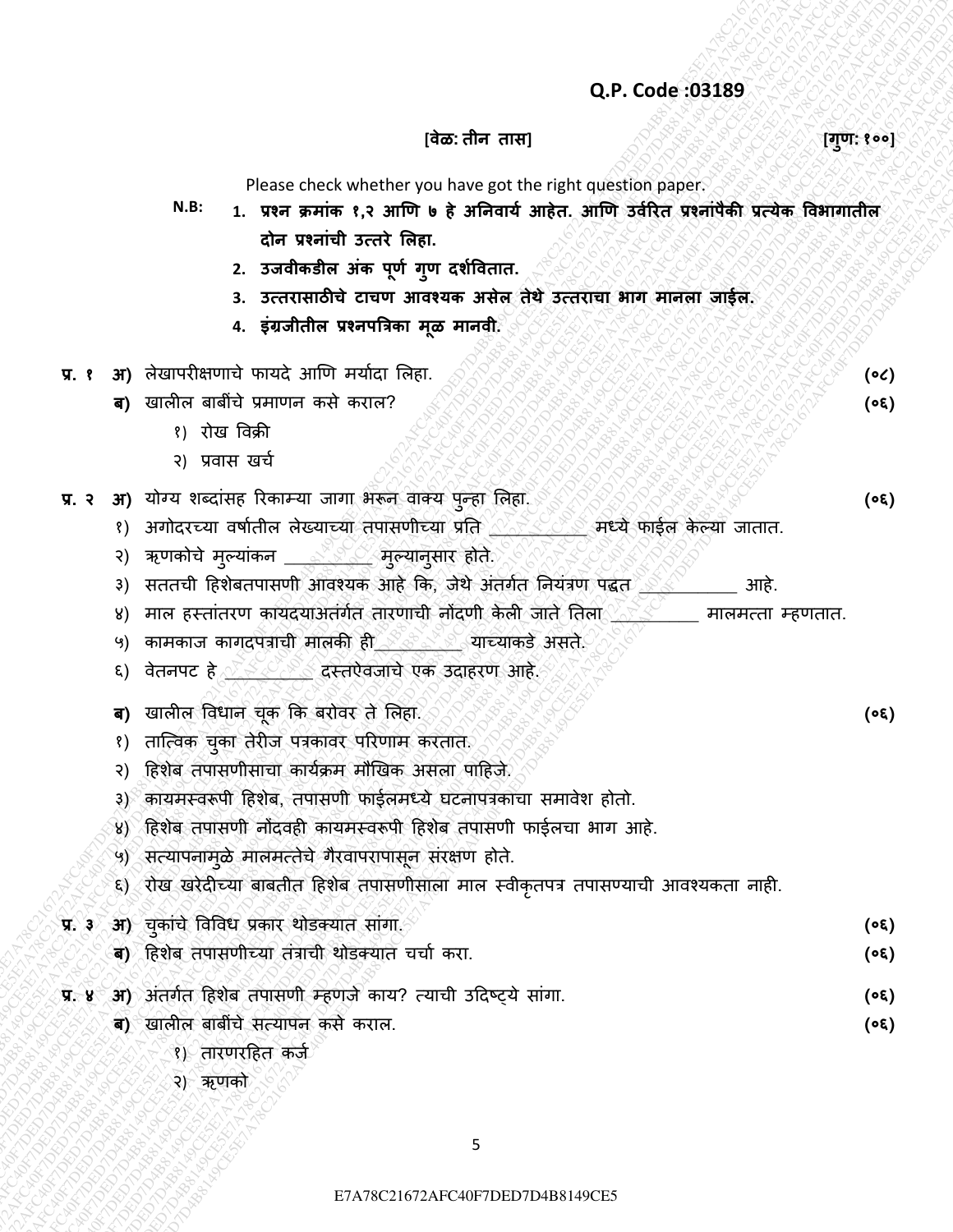- **प्र. ५ अ)** लȯखा तपासण नोंदिहीच्या महत्त्िाविर्य सविसतर ललहा. **(०६)**
	- **ब)** सत्यापनाचȯ फायदȯ आणण तȪटȯ साींगा. **(०६)**
- **प्र. ६** हटपा ललहा. **(कोणत्र्ाही तीनवि) (१२)**
	- अ) कंपनी हिशेब तपासणीची पात्रता
	- ब) प्रमंडळाच्या प्रथम हिशेब तपासणी व्यतिरिक्त इतर हिशेब तपासणीसात पदावरून दूर करणे.
	- क) अंतर्गत हिशेबतपासणीस
	- ड) विशेष लेखापरीक्षण
	- इ) ताळेबंद लेखापरीक्षण
- **प्र. ७** एक वस्तू, तीन प्रक्रियामधून जाते आणि ४०,००० नग रु. ३०,००० किमतीचे प्रक्रिया 'अ' मध्ये पाठविले. **(२०)** इतर माहिती खालीलप्रमाणे

| <b>अ)</b> लेखा तपासणी नोंदवहीच्या महत्त्वाविषयी सविस्तर लिहा.<br>ब) सत्यापनाचे फायदे आणि तोटे सांगा.<br>टिपा लिहा. (कोणत्याही तीनवर)<br>कंपनी हिशेब तपासणीची पात्रता<br>3f)<br>प्रमंडळाच्या प्रथम हिशेब तपासणी व्यतिरिक्त इतर हिशेब तपासणीसात पदावरून दूर करणे.<br>ब)<br>अंतर्गत हिशेबतपासणीस<br>क)<br>विशेष लेखापरीक्षण<br>ਤ)<br>ताळेबंद लेखापरीक्षण<br>इ) |
|-------------------------------------------------------------------------------------------------------------------------------------------------------------------------------------------------------------------------------------------------------------------------------------------------------------------------------------------------------------|
|                                                                                                                                                                                                                                                                                                                                                             |
|                                                                                                                                                                                                                                                                                                                                                             |
|                                                                                                                                                                                                                                                                                                                                                             |
|                                                                                                                                                                                                                                                                                                                                                             |
|                                                                                                                                                                                                                                                                                                                                                             |
|                                                                                                                                                                                                                                                                                                                                                             |
|                                                                                                                                                                                                                                                                                                                                                             |
|                                                                                                                                                                                                                                                                                                                                                             |
| ক্<br>ेक्<br>₹.                                                                                                                                                                                                                                                                                                                                             |
| किरकोळ मालसामान<br>8,000<br>२०,०००<br>3,000                                                                                                                                                                                                                                                                                                                 |
| प्रत्यक्ष मज़्री<br>E,000<br>3,000<br>१,५००                                                                                                                                                                                                                                                                                                                 |
| प्रत्यक्ष खर्च<br>५,६००<br>४,२००<br>१,९२०                                                                                                                                                                                                                                                                                                                   |
| उत्पादल (नग)<br>30,000<br>30,000<br>38,000<br>सुरुवातीचा मालसाठा (नग)<br>E, 000<br>3,000<br>8,000                                                                                                                                                                                                                                                           |
| अखेरचा मालसाठा (नग)<br>8,000<br>9,000<br>९,५००                                                                                                                                                                                                                                                                                                              |
| सुरुवातीच्या मालाची किंमत (प्रति नग)<br>x, 8.8<br>रु. १.८०<br>रु. २.५०                                                                                                                                                                                                                                                                                      |
| सामान्य नुकसान<br>५%<br>४%<br>१०%                                                                                                                                                                                                                                                                                                                           |
| भंगार विक्री किमत प्रति नग (रु.)<br>0.50<br>0,30<br>o Ro                                                                                                                                                                                                                                                                                                    |
|                                                                                                                                                                                                                                                                                                                                                             |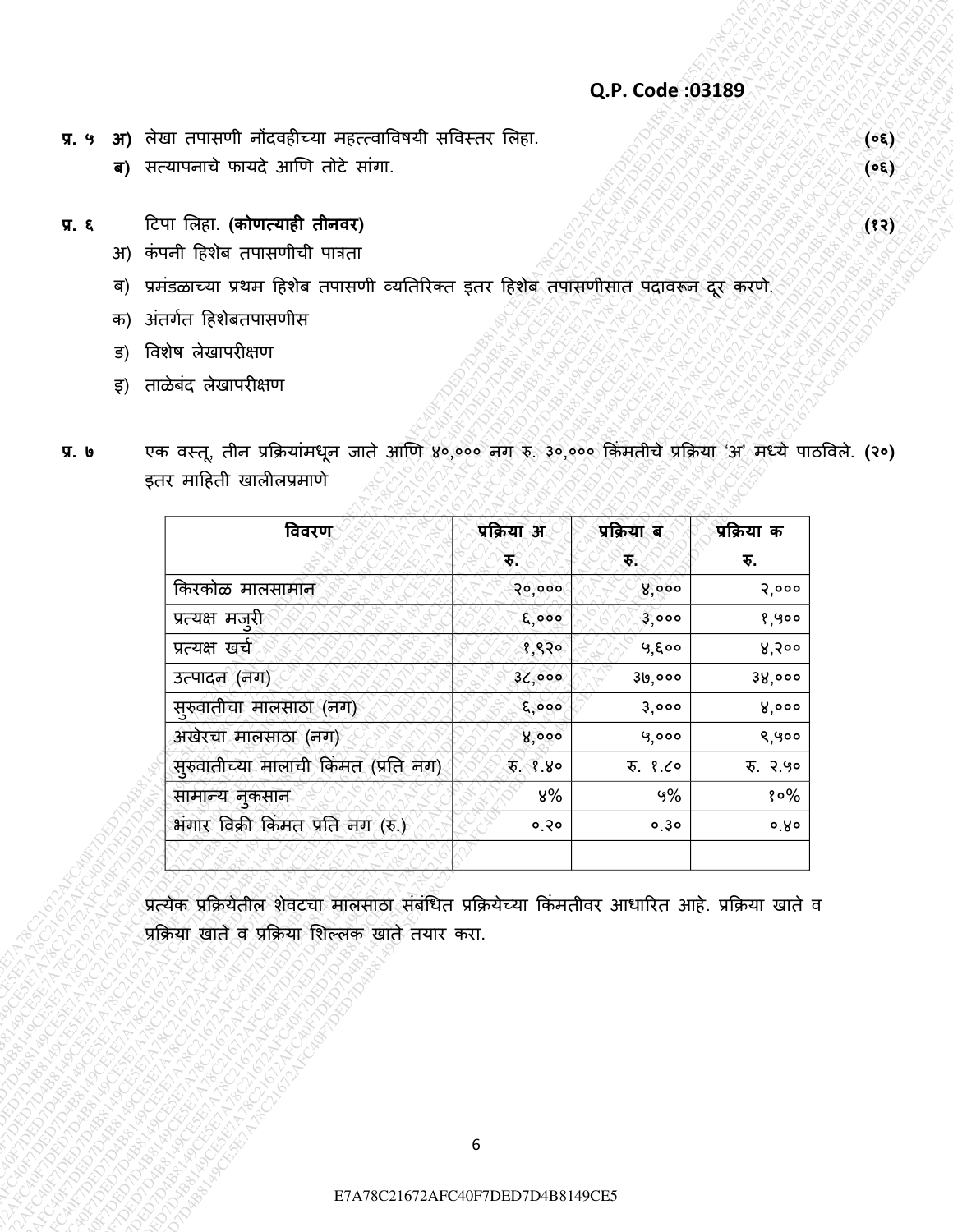| श्री. बेहराम कंत्राटदार यांनी दोन कंत्राटे सुरु केलेली आहेत. एक मुंबईमध्ये व एक ठाण्यामध्ये आहे.<br>३१ मार्च २०१५ रोजी संपणाऱ्या वर्षामध्ये दोन्ही कंत्राटाचा कार्यवाही तपशील खालीलप्रमाणे आहे. |                    |                        |
|-------------------------------------------------------------------------------------------------------------------------------------------------------------------------------------------------|--------------------|------------------------|
|                                                                                                                                                                                                 |                    |                        |
| तपशील                                                                                                                                                                                           | मुंबई कंत्राट      | ठाणे कंत्राट           |
|                                                                                                                                                                                                 | ्रह                | 不                      |
| कंत्राट सुरु होण्याची तारीख                                                                                                                                                                     | १ जुलै २००४        | १ आक्टोंबर २००४        |
| कंत्राटाची किंमत                                                                                                                                                                                | 80,00,000          | 89,00,000              |
| प्रत्यक्ष मज़्री                                                                                                                                                                                | 2,99,000           | 8, 65,000              |
| भांडारातून पाठविलेला माल समान<br>भांडाराकडे परत पाठविलेला माल समान                                                                                                                              | २,२०,०००           | 2,00,000               |
| कंत्राट ठिकाणी उभारलेली यंत्रसाम्ग्री                                                                                                                                                           | 80,000<br>2,00,000 | 89,000<br>3,90,000     |
| प्रत्यक्ष खर्च                                                                                                                                                                                  | 80,000             | 30,000                 |
| कचेरी उपपरिव्यय                                                                                                                                                                                 | 89,000             | 80,000                 |
| विकलेला मालसामान (परिव्यय रु. ५०००)                                                                                                                                                             | 80,000             |                        |
| कंत्राट ठिकाणी पडून असलेला माल                                                                                                                                                                  | 86,000             | 85,000                 |
| कंत्राट देणाऱ्याकडून मिळालेली रोकड (हि रक्कम                                                                                                                                                    | 8, 6, 000          | 3,80,000               |
| प्रमाणित कामाच्या ८०% आहे.)                                                                                                                                                                     |                    |                        |
| अप्रमाणित काम                                                                                                                                                                                   | 83,000             | 8,000                  |
| वास्तूविशारद खर्च                                                                                                                                                                               | 0,000              | ३,०००                  |
| यंत्रसाम्ग्ग्रीवर प्रतिवर्षी २०% घसारा लावला जातो. वर्षाच्या कालावधी मध्ये १०,००० रुपयाचे मालसामान<br>ठाणे कंत्राटाकडून मुंबई कंत्राटाला हस्तांतरित केले होते.                                  |                    |                        |
| वरील माहितीवरून मुंबई कंत्राट व ठाणे कंत्राट खाती तयार करा.<br>तेजस लिमिटेडच्या ३१ मार्च २०१६ रोजी संपणाऱ्या वर्षातील खर्चाची माहिती खालीलप्रमाणे आहे.                                          |                    |                        |
| तपशील                                                                                                                                                                                           |                    | ক.                     |
| आरंभीचा पक्का मालसाठा (१००० नग)                                                                                                                                                                 |                    | 3,0,000                |
| संचालकांचे शुल्क                                                                                                                                                                                |                    | ४,८६,८५०               |
| अप्रत्यक्ष वेतन                                                                                                                                                                                 |                    | ४,८७,६५०               |
| कार्यालयीन उपस्काराची दुरुस्ती                                                                                                                                                                  |                    | २,००,८५०               |
| विक्री कर्मचाऱ्याचा खर्च                                                                                                                                                                        |                    | ३,२३,७५०               |
| कारखाना व्यवस्थापकांचा पगार<br>शोरूम खर्च                                                                                                                                                       |                    | 9, 80, 690<br>५,३४,३७५ |

| तपशील                           | रु.      |
|---------------------------------|----------|
| आरंभीचा पक्का मालसाठा (१००० नग) | 3,0,000  |
| संचालकांचे शुल्क                | ४,८६,८५० |
| अप्रत्यक्ष वेतन                 | ४,८७,६५० |
| कार्यालयीन उपस्काराची दुरुस्ती  | २,००,८५० |
| विक्री कर्मचाऱ्याचा खर्च        | ३,२३,७५० |
| कारखाना व्यवस्थापकाचा पंगार     | ५,९७,८५० |
| शोरूम खर्च                      | ५,३४,३७५ |
| सगणकावरील घसारा                 | ६,०६,४५० |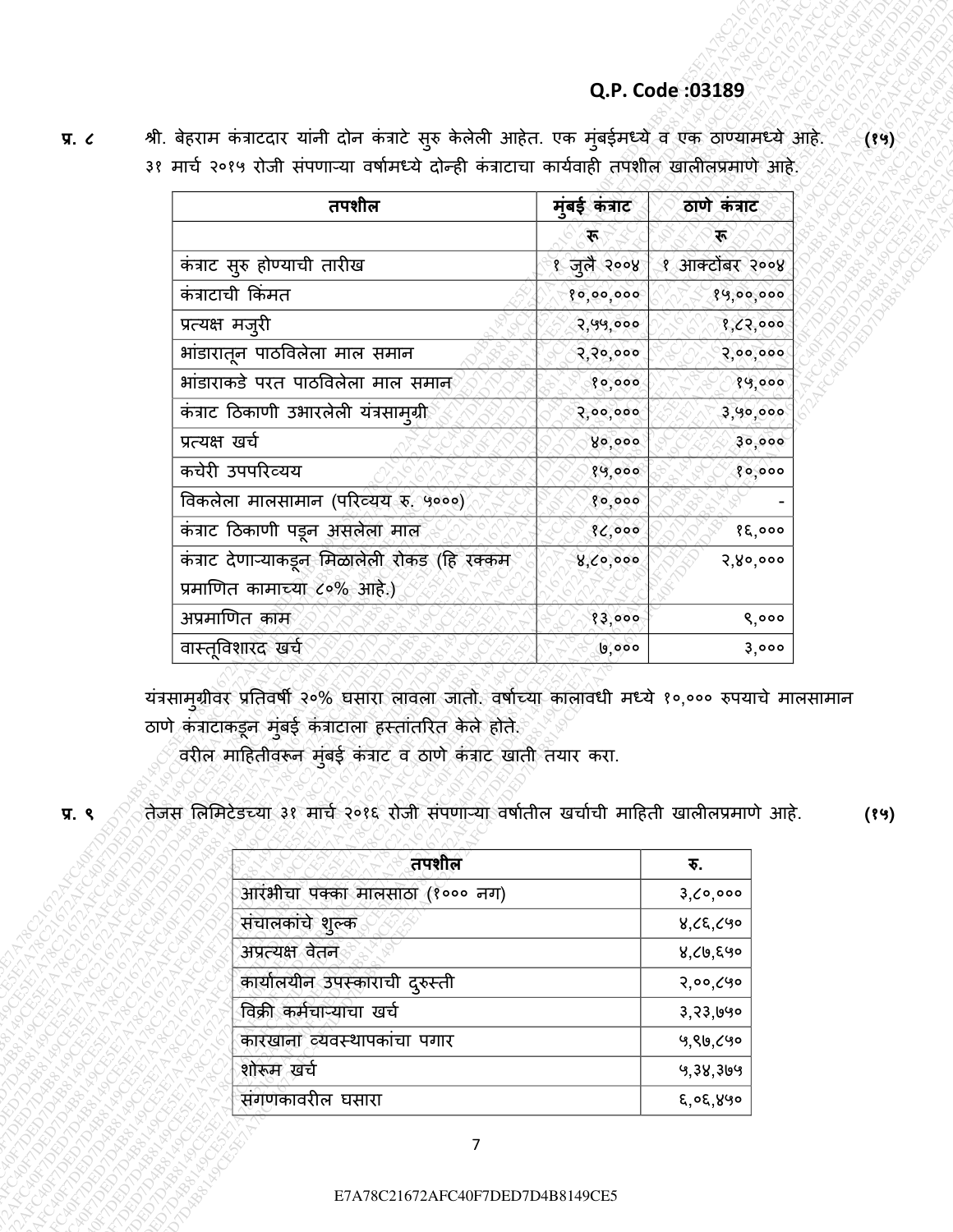|        |                                                                                                                                                                                                                                                                                                                                                      |                                                                                                                                                                                                                                                                                                                            | Q.P. Code: 03189 |
|--------|------------------------------------------------------------------------------------------------------------------------------------------------------------------------------------------------------------------------------------------------------------------------------------------------------------------------------------------------------|----------------------------------------------------------------------------------------------------------------------------------------------------------------------------------------------------------------------------------------------------------------------------------------------------------------------------|------------------|
|        | संयत्र व यंत्र सामुग्रीवरील घसारा                                                                                                                                                                                                                                                                                                                    |                                                                                                                                                                                                                                                                                                                            | २,३८,५५०         |
|        | अप्रत्यक्ष माल                                                                                                                                                                                                                                                                                                                                       |                                                                                                                                                                                                                                                                                                                            | ३,६५,९५०         |
|        | जाहिरात खर्च                                                                                                                                                                                                                                                                                                                                         |                                                                                                                                                                                                                                                                                                                            | ७,६६,०२५         |
|        | कार्यालयीन पगार                                                                                                                                                                                                                                                                                                                                      |                                                                                                                                                                                                                                                                                                                            | 3,89,090         |
|        | प्रत्यक्ष मजुरी                                                                                                                                                                                                                                                                                                                                      |                                                                                                                                                                                                                                                                                                                            | 9,00,900         |
|        | प्रत्यक्ष माल<br>अखेरचा पक्का मालसाठा (१५०० नग)                                                                                                                                                                                                                                                                                                      |                                                                                                                                                                                                                                                                                                                            | 8,88,200         |
|        |                                                                                                                                                                                                                                                                                                                                                      | १) पक्क्यामालाच्या अखेरच्या साठ्यांचे मुल्यांकल उत्पादलाच्या परिव्ययावर केले जाते.<br>२) अपेक्षित नफा २५% मूळ किंमतीवर (Cost Price) आहे.<br>3) चालू वर्षात एकूण १२,५०० नगाची विक्री केली आहे.<br>परिव्यय पत्रक तयार करून विविध परिव्ययाच्या घटकानुसार एकूण परिव्यय व प्रतिनग<br>परिव्यय तसेच एकूण नफा व प्रतिनग नफा दाखवा. |                  |
|        |                                                                                                                                                                                                                                                                                                                                                      | प्र. १० अ) मेसर्स एक्स वाय झेड इंटरप्रायजेसने खालील माहिती पुरविली आहे.                                                                                                                                                                                                                                                    |                  |
|        | वर्षे                                                                                                                                                                                                                                                                                                                                                | विक्री रु.                                                                                                                                                                                                                                                                                                                 | नफा रु.          |
|        | २०१५-२०१६                                                                                                                                                                                                                                                                                                                                            | 3,00,000                                                                                                                                                                                                                                                                                                                   | ३०,०००           |
|        | २०१६-२०१७                                                                                                                                                                                                                                                                                                                                            | 8,00,000                                                                                                                                                                                                                                                                                                                   | 90,000           |
| मानक : | १) नफा आकारमान गुणोत्तर<br>२) ना नफा ना तोटा बिंदू<br>३) स्थिर परिव्यय<br>५) सन २०१६-१७ साठी सुरक्षितता सीमा.<br>ब) खालील माहितीच्या आधारे शोधा.<br>१) माल परिव्ययातील फरक<br>२) माल किमतीतील फरक<br>3) माल वापरातील फरक<br>वस्तू झ च्या ६० नगांकरिता<br>मानक सामुग्री २४० किलो ग्राम<br>मानक दर प्रतिनग = रु. ६४.००<br>वास्तविक उत्पादन - १८,००० नग | ४) नफा रु. १,००,००० मिळविण्यासाठी आवश्यक विक्री.<br>वॉस्तविक मालसामान वापरले ७२,००० नग                                                                                                                                                                                                                                     |                  |
|        |                                                                                                                                                                                                                                                                                                                                                      | वास्तविक दर प्रति किलोग्रॅम = रु. १६.४०<br>8                                                                                                                                                                                                                                                                               |                  |

- १) पक्क्यामालाच्या अखेरच्या साठ्यांचे मुल्यांकन उत्पादनाच्या परिव्ययावर केले जाते.
- २) अपेक्षित नफा २५% मूळ किंमतीवर (Cost Price) आहे.
- ३) चालू वर्षात एकूण १२,५०० नगाची विक्री केली आहे.

# प्र. १० अ) मेसर्स एक्स वाय झेड इंटरप्रायजेसने खालील माहिती पुरविली आहे.

| वर्षे     | विक्री   | .ক.<br>ॅनफा⊱ |
|-----------|----------|--------------|
| २०१५-२०१६ | 3,00,000 | ३०,०००       |
| २०१६-२०१७ | 8,00,000 | ५०,०००       |

- २) ना नफा ना तोटा बिंदू
- ३) स्थिर परिव्यय
- ४) नफा रु. १,००,००० मिळविण्यासाठी आवश्यक विक्री.
- ५) सन २०१६-१७ साठी सुरक्षितता सीमा.
- **ब)** खालील माहितीच्या आधारे शोधा.
	- १) माल परिव्ययातील फरक
	- २) माल किमतीतील फरक
	- ३) माल वापरातील फरक
	-